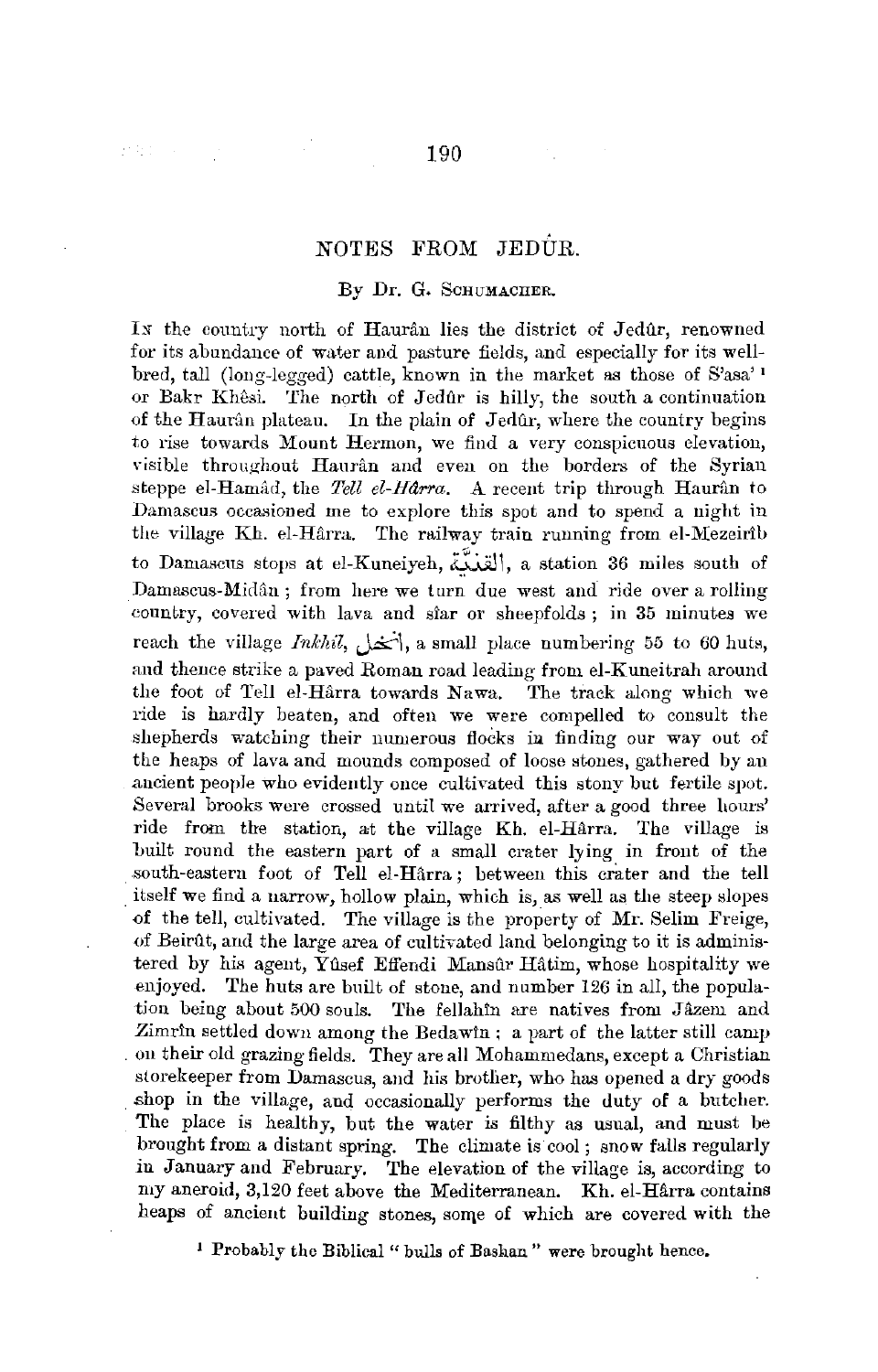leading Haurân ornament : vine-leaves and grapes, wreaths and a fair representation of the local acanthus-like thistles, called Khurfesh and Sunnâri. In the yard of the so-called Jâm'a I copied the following head of an altar, representing a raised feather ornament :-



On the lintels of doors, ancient Arabic inscriptions, mostly much weathered, are seen. The following was partly legible, and seems to represent an apophthegm; the year indicated may be 304 (?) of the  ${\rm Heira}:=$ 

In the dukkaneh or shop we find a Greek inscription on a basalt gravestone, measuring 3 feet by 1 foot 1 inch, now used as a pavestone, which runs thus  $:=$ 

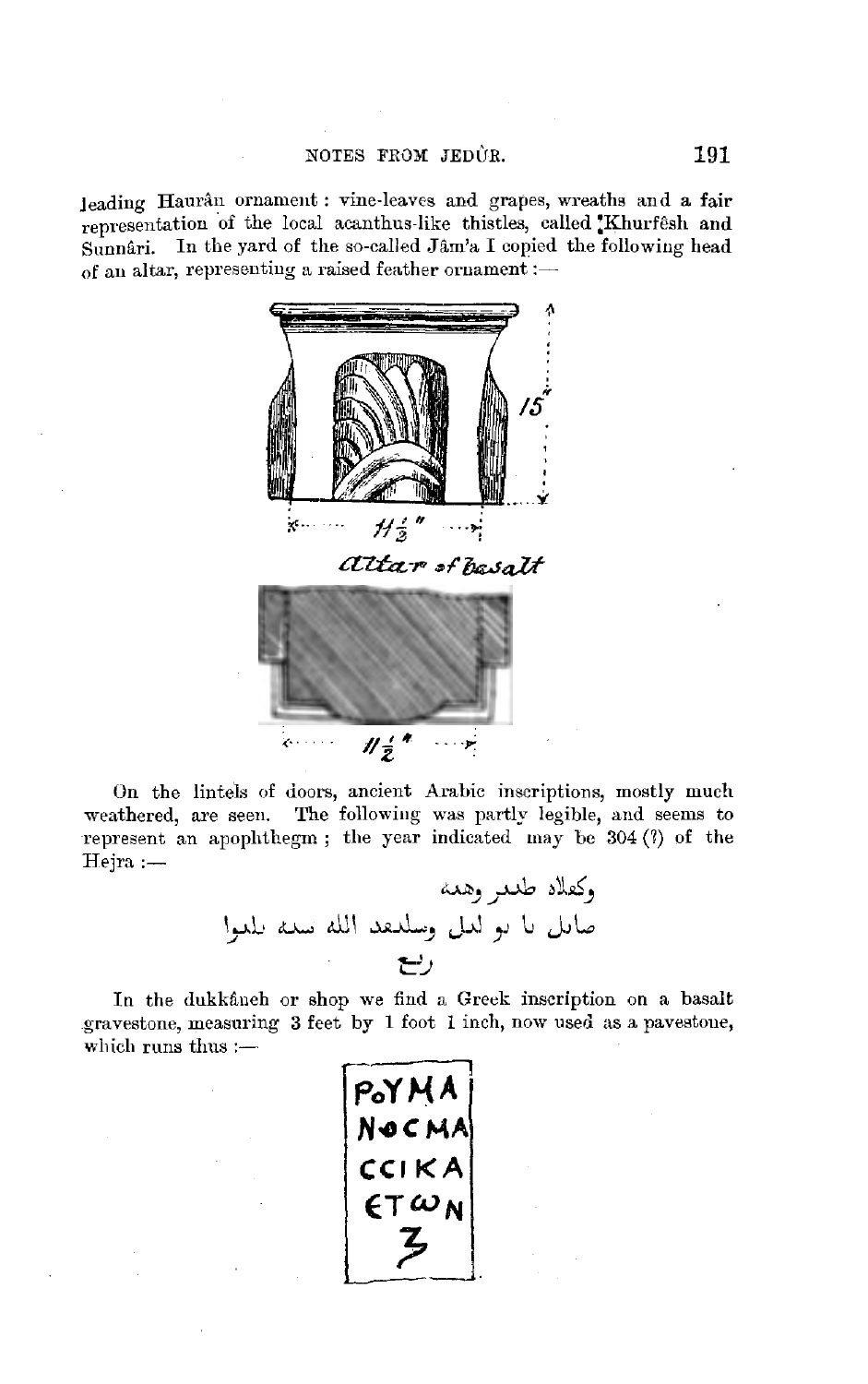The spelling of the name of the village and tell is, el-Harra,  $\tilde{s}$ , (المحارة, the hot, the glow-fire, and not el-Hara,  $s$ المحا present maps of Jedûr, and may allude to the volcanic actions of theregion. Between the village and the neighbouring range of volcanichills to the west, dominated by the highest peaks of Hâmi Kursu and Tell Abu Neda, extends a fertile high plateau, intersected by lava streams and perennial brooks, the greatest part of which is claimed by the Circassian colonists who settled at Surramân, el-Breikah and el-Kuneitrah ("The Jaulân," pp. 113, 207, 243); the huge haystacks around<br>their settlements give a proof of its fertility as pasture land. These their settlements give a proof of its fertility as pasture land. Russian colonists do very well ; the number of their villages has been increased to  $18$ ; the area of their lands under cultivation grows steadily; Kuneitrah, their head place, and residence of the Kaimakam of Jaulan, has become a populous and flourishing town ; the colonists occupy most of the Government positions in the Kada of Jaulân; their young men serve in the regular army, in the Circassian regiment at Damascus, or in the "Corps de Gendarmerie" (the mounted police or zaptiehs), a detachment of which is stationed at Kuneitrah. They have improved their relations with the local Bedawin tribes, and it is said that they even begin to intermarry ; but, when the large tribes of the Syrian desert begin to overflow the high plateaus of Haurân and Jaulân in July, the Circassians must have a watchful eye on these old adversaries, to prevent their crops from being trodden down, or eaten up by the thousands of camels of the Ruwâla tribe, who linger to feed on the succulent herbs of Jaulân after a fast of eight months in the arid desert.

From the village of el-Hârra, the *Tell el Hârra* can be easily ascended. This mount belongs, as well as the neighbouring peaks, to the class of extinct volcanoes. A large crater opens on the top, the summit of which reaches an altitude of 3,660 feet above the Mediterranean, and is crowned by a simple Mohammedan shrine, the weli *'Ornar esh-Sheh1d,*  ~\ **\_)....z** *Jy* On the western foot of the tell we find the ruins of important Arabian buildings, the *Dêr es Súj*, السوج, which may originate from the Hauran kings of the Ghassanites or Jefnites; unfortunately I had not sufficient time at my disposal for a thorough exploration of these remains.

The view gained from both village and Tell el-Hårra is the finest I know in that part of the country. The wide plnteau of Hanran and Jaulân lies like a map before us; in the dim south rise the mighty heights of the woody Jebel 'Ajlûn, in the east the Lejjah or Trachonitispresents itself as a flat land, slightly raised above the surrounding plain and gradually passes over to the Jebel ed-Drúz, the site of the bloody encounters of last year, and culminates in the peaks of Tell el-Kl6b and Tell Jena; in the Hauran plain we easily distinguish the sites of Dera'ah, Sahwet el-Kameh, Tsil Sahem ej-Jaulân, and the near Nawa, with their characteristic old square towers, while in the far south-east we just see a black spot seated at the foot of the Druze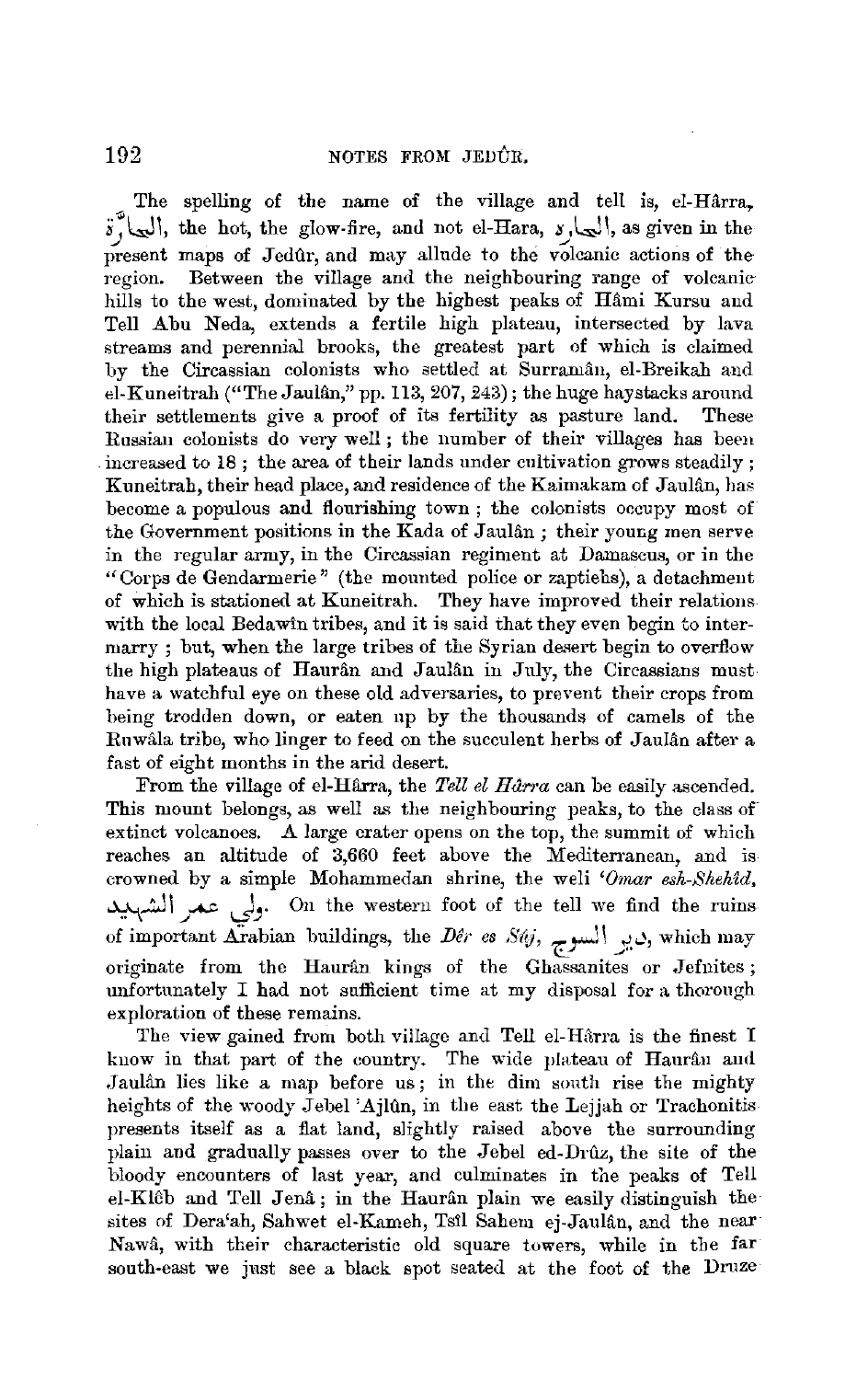Mountains : it is the ancient metropolis, Bosra eski Shâm ; behmd us, to the north, rises the majestic Hermon, our Syrian Himalayab or abode of snow. Beyond the Jordan, Mount Tabor, ed-Dabi (small Hermon) are visible, whereas the Safed and Galilee hills are hidden by the range of vnlcanoes near Kuneitrah. Nine miles N.W.N. we see the volcano called *Tulll,l esh-Sha'cir,* and a few miles to the south-west of it the tall medanet, or minaret, of *Jiba',* ?::~• the shrine of *Sa'd ed-Dtn,* a hospice or convent (Antûsh, *إ*نتهش, for Dervishes. No explorer of northern Jedûr should miss this commanding view of Tell el-Hârra.

*Shekhab,* ~.-This village is situated on the main road from el-Hârra to Damascus, about halfway between Hârra and Kisweh; it contains 70 huts, and may have a population of  $350$  Mohammedan souls;<br>the houses are built of stone. A good spring supplies them with  $\overline{A}$  good spring supplies them with **water.** Its barometrical altitude is 2,510 feet above the sea. Over against the village we saw a small hill, also called Shekhab, which is supposed to represent the ancient site. The present village has only been founded during the last decades ; it contains several ornamented building stones and some sarcophagi ; the spring shows ancient masonry. The area of land under cultivation at Shekhab is equal to 100 feddans or 2,220 acres. Situate a few miles south of S'asa' the village *Kendkir,}'GS,*  was pointed out to us ; it is said to contain 2,000 inhabitants and many ruins. In its neighbourhood lies the village *Der Bukht*, میر بخت: *Tell Merai* برعى, a moderate-sized village on the high road from Shekhab and Nawa. Unexplored.

*JJ~rel-'Adas,* ..,~\ -•w.-A large place on the same high road, about v-- *J••*  nine miles south of Shekhab; number of huts, 110; population, about 500 Mohammedan souls ; altitude above sea, 2,620 feet. The village is well built, and contains many ancient remains. The Jâm'a is an old building, divided into three partitions by arches supported by four pillars; the ro of is covered and formed in the old Haurân style of architecture by basalt stone slabs. Prayer niche in the southern wall. The exterior ea refully-dressed building stones contain passages from the Koran in modern Arabic and Cufic letters. Close to this mosque a second more ancient building was pointed out to me as the one to which the name Der el-'Adas has always been attached; according to local tradition it represents the Kasr or residence of the Arabian Melek (King) el-'Adas. Consul Wetzstein, in his "Reisebericht" of Haurân (p. 131), mentions a Dwêr el-'Adas<sup>1</sup> of Christian origin, built by the Ghassanite kings, probably in the fifth or sixth century ; there is little doubt that the two places are identical, and that tradition once more is supported by historical facts. The building is a large square surrounded by native huts, the

<sup>1</sup> Dwer = the diminutive of der, convent or castle.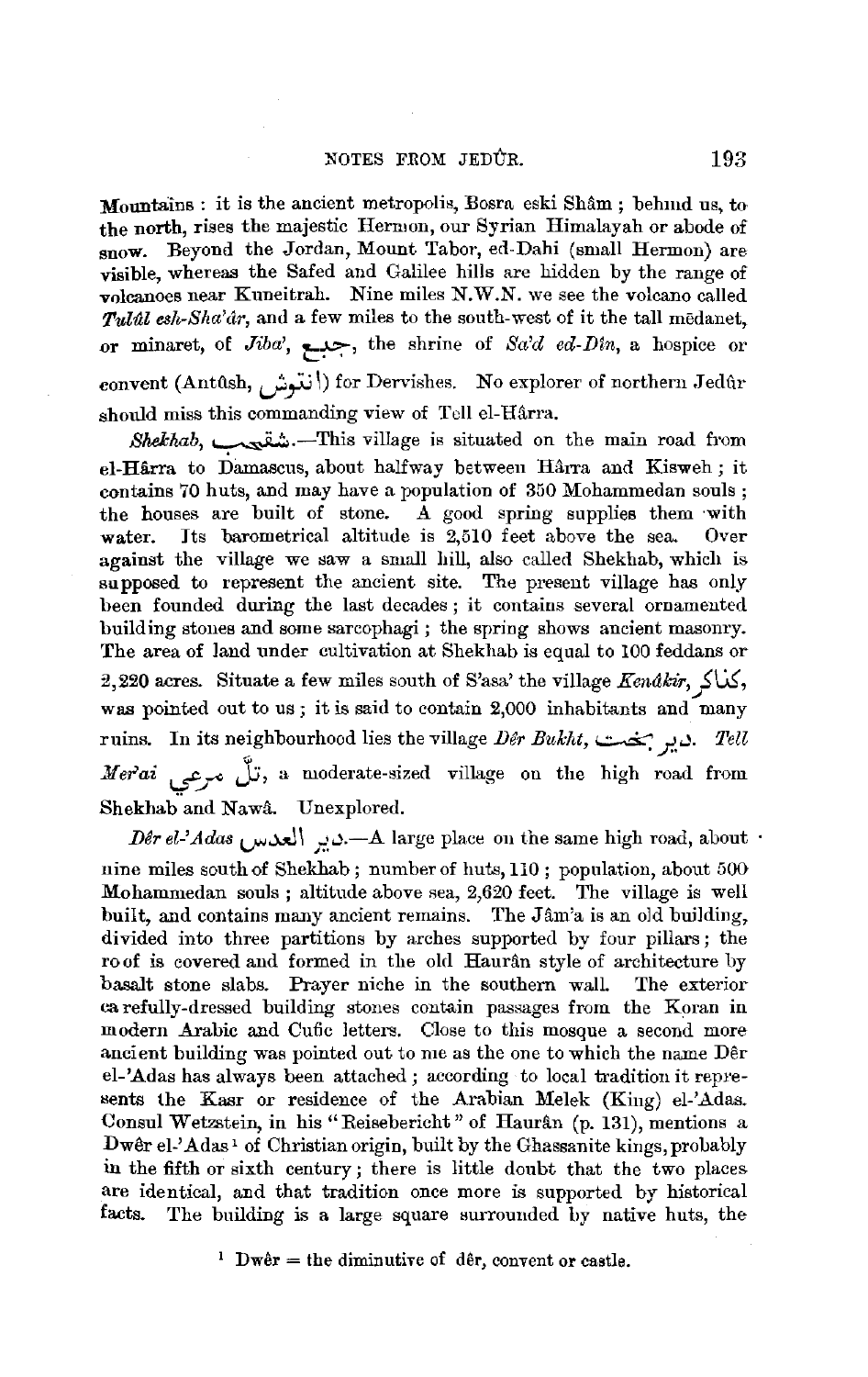royal palace is now turned into a public inn or menzul, in which we were offered a cup<sup>o</sup> of Mocha. The basalt building stones of the Kasr are carefully hewn, and show a peculiar tooth-bond in certain layers. In



other parts of the village we came across numerous subterranean arches, covered by long slabs and other *debris,* indicating the importance of the town. The water supply is obtained from an open reservoir east of the village ; the climate is healthy ; the people agreeable and hospitable.

*Kefr esh Shems.-*Village on the same road, four miles south of Der el-'Adas; altitude, 2,600 feet; number of huts, 120 to 130; population, about 600 souls. Mohammedans. Many subterranean arches and other important ruins. Carefnl masonry, large building stones and ornamented lintels on doors and windows of two buildings, each called ed-Dêr; two rows of three and six basalt columns placed above each other and combined by arches, are still *in situ*; their column heads are Ionic and Doric; in other places several columns are combined by long, ornamented slabs of basalt. These remains belong to temples. On the spring stone of one of their arches I found the following ornamented Greek letters :-



Outside of the present village an ancient cemetery was discovered by the natives, and quantities of human bones, and gold and silver ornaments, brought to light. One and a half miles south we cross Wady Kom *Kiriek, i.1,}* ("j *i..,f* ~~- Four miles south of K. esh Shems, along the same road, we strike the village of *Zimrîn*, <sub>وأ</sub>مرين, written erroneously Simlin on the maps of Haurân. Altitude, 2,550 feet ; number of huts,  $65$ ; population, 300 souls. Some ruins, but evidently none of importance. Five miles and a half still southwards, we reach the largest village on our present excursion, *Jasem*, جامع, Altitude, 2,450 feet; number of huts,  $215$ ; population, about 1,000 souls. Several water basins, ancient remains, many Byzantine  $\rightarrow \rightarrow \rightarrow$  and other crosses  $\rightarrow$  on the building stones. From ,Jasem we reached the well-known village of *Nawa* in l hour 50 minutes slow ride. In returning from Damascus I followed the ancient "via